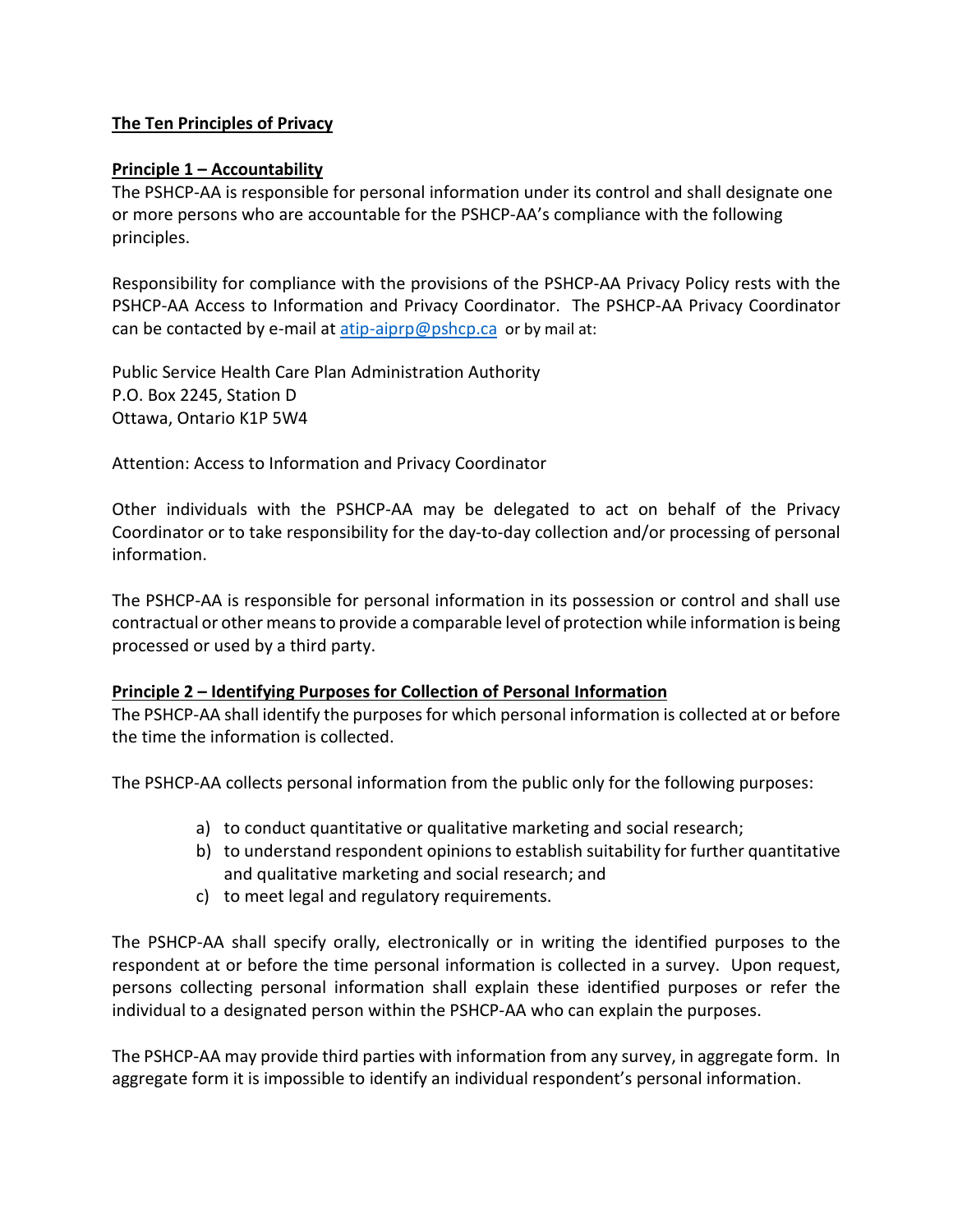#### **Principle 3 – Obtaining Consent for Collection, Use of Disclosure of Personal Information**

The knowledge and consent of an individual are required for the collection, use or disclosure of personal information, except where inappropriate.

Participation by respondents in panel research is always voluntary. When a respondent agrees to participate in a panel survey, he/she gives consent to the panel survey by participating.

A respondent is always free to choose whether or not to participate in a panel survey, free to choose not to answer any specific questions and free to discontinue participation at any time.

In obtaining consent, the PSHCP-AA shall use reasonable efforts to ensure that a respondent is advised of the identified purposes for which personal information will be used or disclosed. The identified purposes shall be stated in a manner that can be reasonably understood by the respondent.

Generally, the PSHCP-AA shall seek consent to use and disclose personal information at the same time as it collects the information. However, the PSHCP-AA may seek to use and/or disclose personal information after it has been collected, but before it is used and/or disclosed for a new purpose.

In determining the appropriate form of consent, the PSHCP-AA shall take into account the sensitivity of the personal information and the reasonable expectations of its respondents.

The participation of a respondent in a quantitative or qualitative marketing or social research study may constitute implied consent for the PSHCP-AA to collect, use and disclose personal information for the identified purposes.

# **Principle 4 – Limiting Collection of Personal Information**

The PSHCP-AA shall limit the collection of personal information to that which is necessary for the purposes identified by the PSHCP-AA. The PSHCP-AA shall collect personal information by fair and lawful means.

In conducting surveys, the PSHCP-AA limits the amount and type of personal information it collects. We collect only the amount and type of information needed for the purposes identified to individuals.

The PSHCP-AA collects personal information about an individual primarily from that individual or a member of that individual's household.

# **Principle 5 – Limiting Use, Disclosure, and Retention of Personal Information**

The PSHCP-AA shall not use or disclose personal information for purposes other than those for which it was collected, except with the consent of the individual or as required or permitted by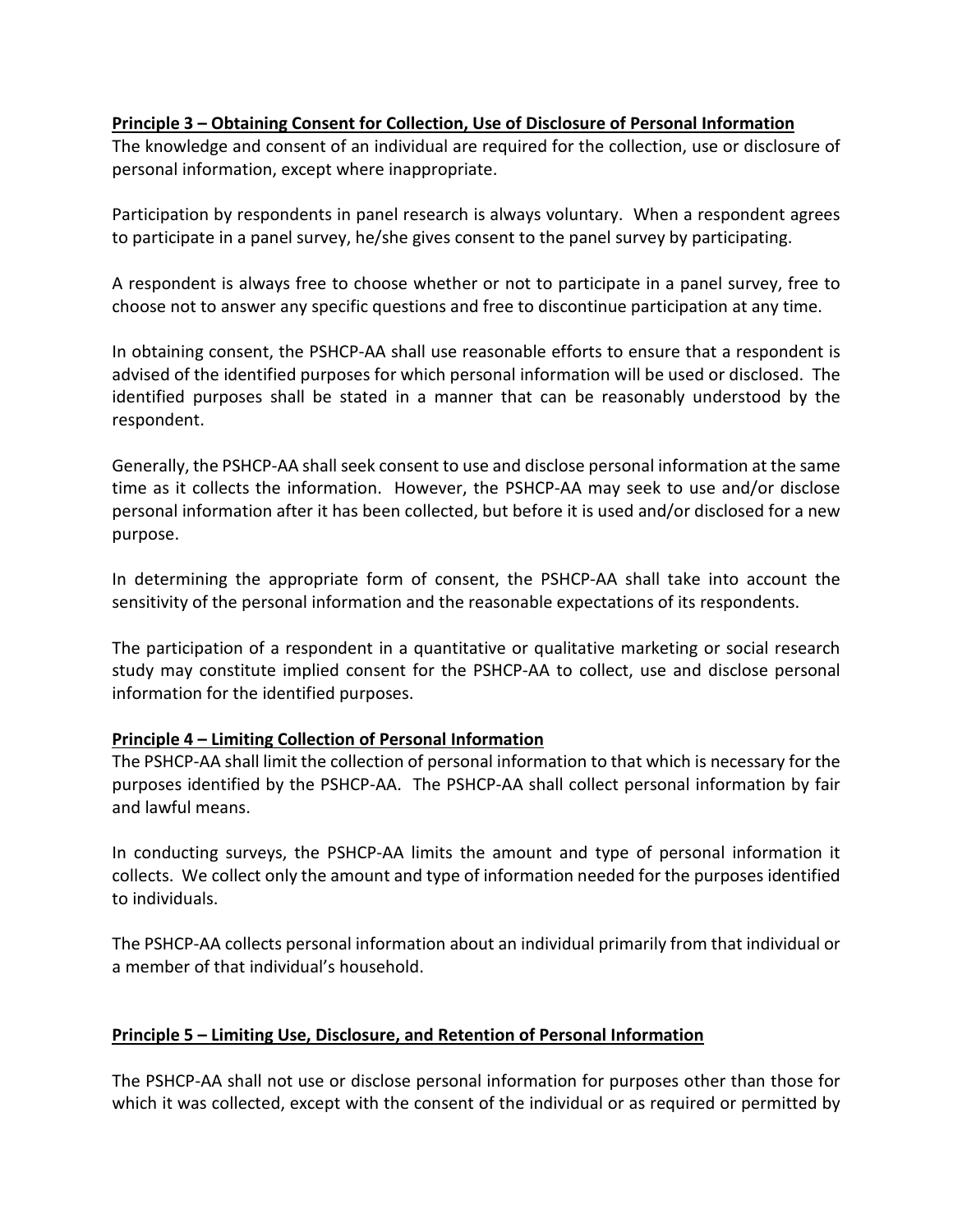law. Personal information shall be retained only as long as necessary for the fulfilment of those purposes.

The PSHCP-AA may disclose a respondent's personal information to:

- a) a third party engaged by the PSHCP-AA to perform functions on its behalf;
- b) a third party or parties, where the respondent consents to such disclosure or disclosure is required or permitted by law.

Only PSHCP-AA employees with a genuine business need to know, or whose duties reasonably so require, are granted access to personal information about respondents.

The PSHCP-AA will keep personal information only as long as it remains necessary or relevant for the identified purposes or as required by law. Depending on the circumstances, where a respondent may have to be re-contacted for purposes of clarifying responses to a survey, or to seek additional responses, the PSHCP-AA shall retain the personal information for a period of time that is reasonably sufficient to allow this re-contact.

The PSHCP-AA will maintain reasonable and systematic controls, schedules and practices for information and records retention and destruction which apply to personal information that is no longer necessary or relevant for the identified purposes or required by law to be retained. Such information shall be destroyed, erased or made anonymous.

# **Principle 6 – Accuracy of Personal Information**

Personal information will be as accurate, complete, and up-to-date as is necessary for the purposes for which it is to used.

Personal information used by the PSHCP-AA shall be sufficiently accurate, complete, and up-todate to minimise the possibility that inappropriate information may be used to make a decision about a respondent.

The PSHCP-AA will update personal information about respondents and employees as necessary to fulfil the identified purposes or upon notification by the individual.

# **Principle 7 – Security Safeguards**

The PSHCP-AA shall protect personal information by security safeguards appropriate to the sensitivity of the information.

The PSHCP-AA shall protect personal information against such risks as loss or theft, unauthorized access, disclosure, copying, use, modification or destruction, through appropriate security measures, regardless of the format in which it is held.

The PSHCP-AA shall protect personal information disclosed to third parties by contractual agreements stipulating the confidentiality of the information and the purposes for which it is to be used.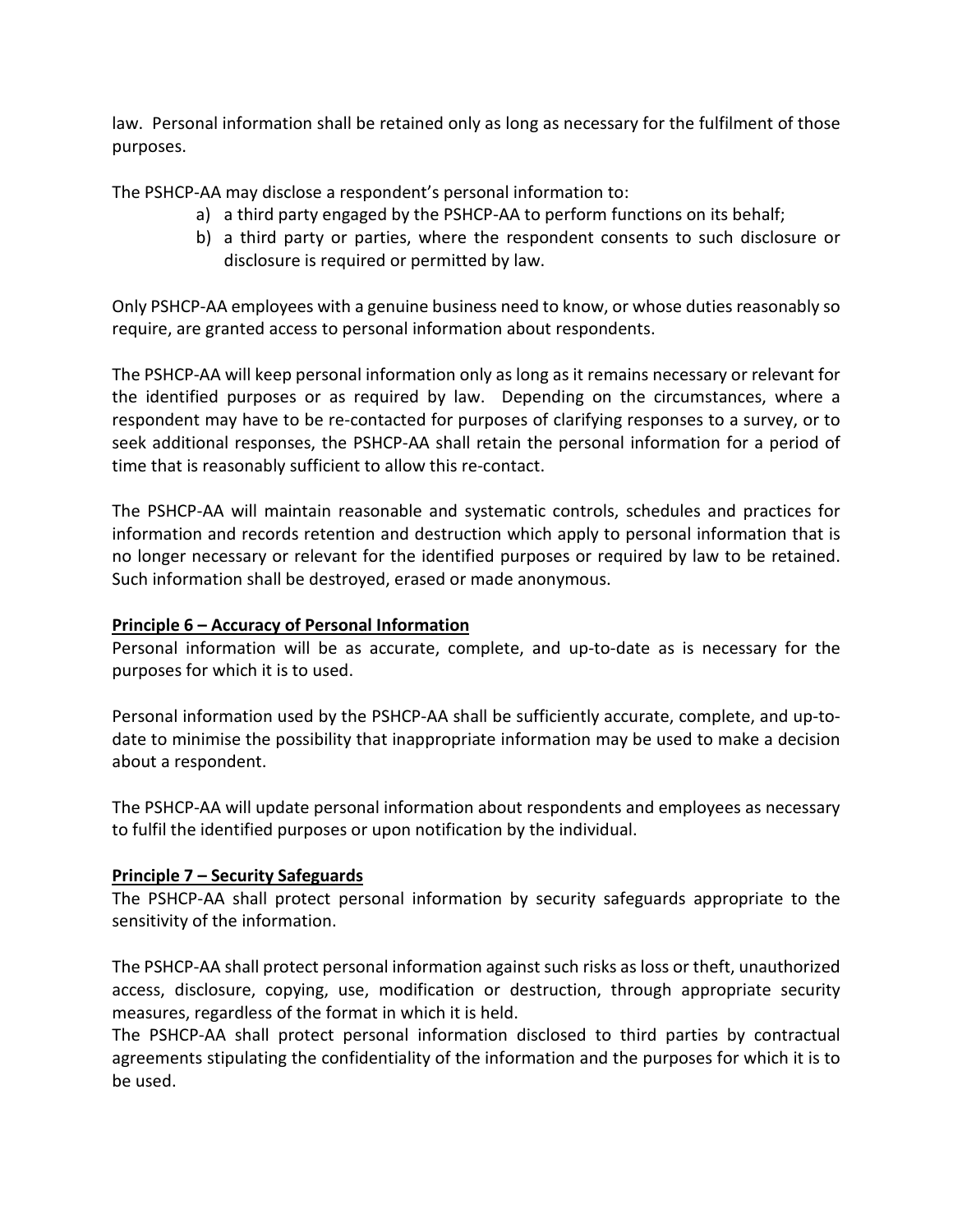All of PSHCP-AA employees with access to personal information shall be required to respect the confidentiality of that information.

The nature of the safeguards will vary depending on the sensitivity, amount, distribution and format of the information, and the method of storage. More sensitive information will be safeguarded by a higher level of protection.

### **Principle 8 – Openness Concerning Policies and Procedures**

The PSHCP-AA shall make readily available to individuals specific information about its policies and procedures relating to the management of personal information.

The PSHCP-AA shall make information about its policies and procedures easy to understand, including:

- a) the title and address of the person or persons accountable for the PSHCP-AA's compliance with its Privacy Policy and to whom enquiries and/or complaints can be forwarded;
- b) the means of gaining access to personal information held by the PSHCP-AA;
- c) a description of the type of personal information held by the PSHCP-AA, including a general account of its use; and
- d) a description of what personal information is made available to third parties.

# **Principle 9 – Individual Access to Personal Information**

Upon request, the PSHCP-AA will inform an individual of the existence, use, and disclosure of his or her personal information and shall give the individual access to that information. An individual shall be able to challenge the accuracy and completeness of the information and have it amended as appropriate.

Upon written request to the Access to Information and Privacy Coordinator, the PSHCP-AA will inform an individual of the existence, use and disclosure of his/her personal information and shall give him/her access to that information.

In certain situations, the PSHCP-AA may not be able to provide access to all the personal information that it holds about a respondent. For example, the PSHCP-AA may not provide access to information if doing so would be likely to reveal personal information about a third party or could reasonably be expected to threaten the life or security of another individual. Also, the PSHCP-AA may not provide access to information if disclosure would reveal confidential commercial information.

In order to safeguard personal information, a respondent may be required to provide sufficient identification information to permit the PSHCP-AA to account for the existence, use and disclosure of personal information and to authorise access to the individual's file. Any such information shall be used only for this purpose.